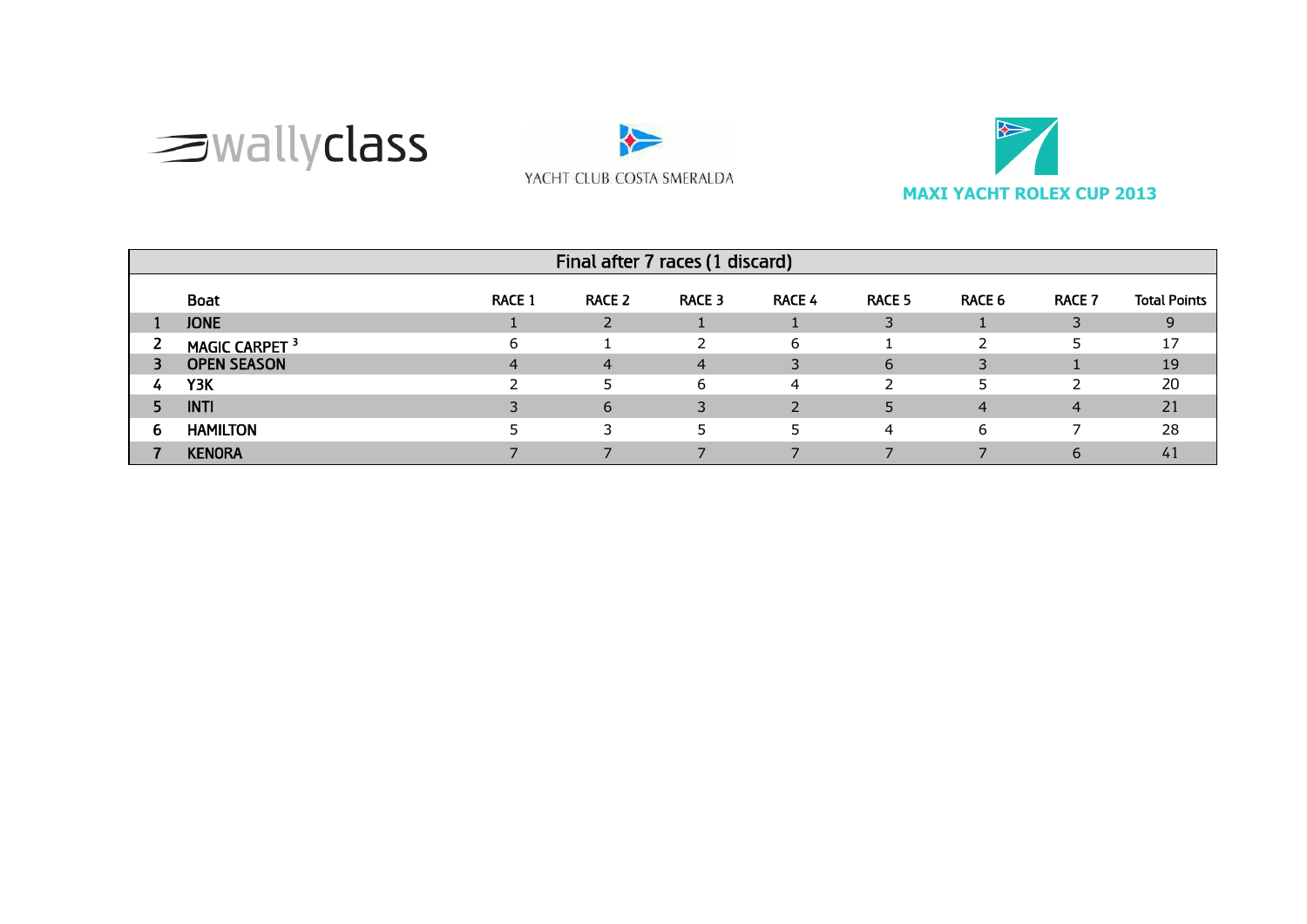





**Porto Cervo** 

| Date September 2nd, 2013 | Race # |  |
|--------------------------|--------|--|
|                          |        |  |

**Course #** 13 **TWS** Kn 6 **Start** 13:15:00

|   |                       | TCC   | Rating | <b>Elapsed Time</b> | Owner<br><b>Bonus</b> | New elapsed<br>time | Corrected<br>Time | Delta   |
|---|-----------------------|-------|--------|---------------------|-----------------------|---------------------|-------------------|---------|
|   | <b>JONE</b>           | 1.430 | 0.935  | 3:10:25             | 0.00%                 | 3:10:25             | 2:57:58           | 0:00:00 |
|   | Y3K                   | 1.590 | 1.039  | 2:56:42             | 0.00%                 | 2:56:42             | 3:03:38           | 0:05:39 |
| 3 | <b>INTI</b>           | 1.410 | 0,922  | 3:20:22             | 0.00%                 | 3:20:22             | 3:04:39           | 0:06:41 |
| 4 | <b>OPEN SEASON</b>    | 1.530 | 1.000  | 3:04:51             | 0.00%                 | 3:04:51             | 3:04:51           | 0:06:53 |
| 5 | <b>HAMILTON</b>       | 1.720 | 1,124  | 2:44:59             | 0.00%                 | 2:44:59             | 3:05:28           | 0:07:30 |
| 6 | <b>MAGIC CARPET 3</b> | 1.733 | 1.133  | 2:45:39             | 0.00%                 | 2:45:39             | 3:07:38           | 0:09:39 |
|   | <b>KENORA</b>         | 1.497 | 0.978  | 3:32:59             | 0.00%                 | 3:32:59             | 3:28:23           | 0:30:25 |

#### Start to Windward Mark

|   |                       |       | Rating | <b>Elapsed Time</b> | Owner<br><b>Bonus</b> | New elapsed<br>time | Corrected<br>Time | Delta   |
|---|-----------------------|-------|--------|---------------------|-----------------------|---------------------|-------------------|---------|
|   | <b>MAGIC CARPET 3</b> | 1.733 | 1.133  | 0:20:31             | 0.00%                 | 0:20:31             | 0:23:14           | 0:00:00 |
|   | <b>HAMILTON</b>       | 1.720 | 1.124  | 0:22:03             | 0.00%                 | 0:22:03             | 0:24:47           | 0:01:33 |
|   | <b>OPEN SEASON</b>    | 1.530 | 1.000  | 0:26:11             | 0.00%                 | 0:26:11             | 0:26:11           | 0:02:57 |
| 4 | J ONE                 | 1.430 | 0.935  | 0:28:44             | 0.00%                 | 0:28:44             | 0:26:51           | 0:03:37 |
| 5 | Y3K                   | 1.590 | 1.039  | 0:26:04             | 0.00%                 | 0:26:04             | 0:27:05           | 0:03:51 |
| 6 | <b>INTI</b>           | 1.410 | 0.922  | 0:30:51             | 0.00%                 | 0:30:51             | 0:28:26           | 0:05:11 |
|   | <b>KENORA</b>         | 1.497 | 0.978  | 0:34:05             | 0.00%                 | 0:34:05             | 0:33:21           | 0:10:07 |

### Windward Mark to FOXTROT

|   |                       |       | Rating | <b>Elapsed Time</b> | Owner<br><b>Bonus</b> | New elapsed<br>time | Corrected<br>Time | <b>Delta</b> |
|---|-----------------------|-------|--------|---------------------|-----------------------|---------------------|-------------------|--------------|
|   | <b>HAMILTON</b>       | 1.720 | 1.124  | 0:27:29             | 0.00%                 | 0:27:29             | 0:30:54           | 0:00:00      |
|   | I ONE                 | 1.430 | 0.935  | 0:34:38             | 0.00%                 | 0:34:38             | 0:32:22           | 0:01:28      |
|   | <b>INTI</b>           | 1.410 | 0.922  | 0:35:29             | 0.00%                 | 0:35:29             | 0:32:42           | 0:01:48      |
| 4 | Y3K                   | 1.590 | 1.039  | 0:31:50             | 0.00%                 | 0:31:50             | 0:33:05           | 0:02:11      |
| 5 | <b>MAGIC CARPET 3</b> | 1.733 | 1.133  | 0:29:35             | 0.00%                 | 0:29:35             | 0:33:31           | 0:02:37      |
| 6 | <b>OPEN SEASON</b>    | 1.530 | 1.000  | 0:34:16             | 0.00%                 | 0:34:16             | 0:34:16           | 0:03:22      |
|   | <b>KENORA</b>         | 1.497 | 0.978  | 0:39:00             | 0.00%                 | 0:39:00             | 0:38:10           | 0:07:16      |

#### FOXTROT to GOLF **Rating Elapsed Time Bonus New elapsed Corrected time Time Delta**  1 **J ONE 1,430** 0,935 1:00:56 0,00% 1:00:56 0:56:57 0:00:00 2 **INTI 1,410** 0,922 1:02:56 0,00% 1:02:56 0:58:00 0:01:03 3 **Y3K 1,590** 1,039 0:56:57 0,00% 0:56:57 0:59:11 0:02:14 4 **HAMILTON 1,720** 1,124 0:52:50 0,00% 0:52:50 0:59:24 0:02:27 5 **MAGIC CARPET 3 1,733** 1,133 0:54:26 0,00% 0:54:26 1:01:39 0:04:42 6 **OPEN SEASON 1,530** 1,000 1:01:53 0,00% 1:01:53 1:01:53 0:04:56 7 **KENORA 1,497** 0,978 1:06:28 0,00% 1:06:28 1:05:02 0:08:05

#### GOLF to ECHO

|   |                       |       | Rating | <b>Elapsed Time</b> | Owner<br><b>Bonus</b> | New elapsed<br>time | Corrected<br>Time | <b>Delta</b> |
|---|-----------------------|-------|--------|---------------------|-----------------------|---------------------|-------------------|--------------|
|   | <b>JONE</b>           | 1.430 | 0.935  | 0:29:15             | 0.00%                 | 0:29:15             | 0:27:20           | 0:00:00      |
|   | <b>INTI</b>           | 1.410 | 0.922  | 0:30:56             | 0.00%                 | 0:30:56             | 0:28:30           | 0:01:10      |
|   | <b>OPEN SEASON</b>    | 1.530 | 1.000  | 0:28:34             | 0.00%                 | 0:28:34             | 0:28:34           | 0:01:14      |
| 4 | <b>KENORA</b>         | 1.497 | 0.978  | 0:30:04             | 0.00%                 | 0:30:04             | 0:29:25           | 0:02:05      |
| 5 | ΥЗΚ                   | 1.590 | 1.039  | 0:28:54             | 0.00%                 | 0:28:54             | 0:30:02           | 0:02:42      |
| 6 | <b>MAGIC CARPET 3</b> | 1.733 | 1.133  | 0:29:17             | 0.00%                 | 0:29:17             | 0:33:10           | 0:05:50      |
|   | <b>HAMILTON</b>       | 1.720 | 1.124  | 0:30:16             | 0.00%                 | 0:30:16             | 0:34:02           | 0:06:41      |

#### ECHO to Finish

|   |                       |       | Rating | <b>Elapsed Time</b> | Owner<br><b>Bonus</b> | New elapsed<br>time | Corrected<br>Time | Delta   |
|---|-----------------------|-------|--------|---------------------|-----------------------|---------------------|-------------------|---------|
|   | <b>OPEN SEASON</b>    | 1.530 | 1.000  | 0:33:57             | 0.00%                 | 0:33:57             | 0:33:57           | 0:00:00 |
|   | Y3K                   | 1.590 | 1.039  | 0:32:57             | 0.00%                 | 0:32:57             | 0:34:15           | 0:00:18 |
|   | <b>JONE</b>           | 1.430 | 0.935  | 0:36:52             | 0.00%                 | 0:36:52             | 0:34:27           | 0:00:30 |
| 4 | <b>MAGIC CARPET 3</b> | 1.733 | 1.133  | 0:31:50             | 0.00%                 | 0:31:50             | 0:36:03           | 0:02:06 |
|   | <b>HAMILTON</b>       | 1.720 | 1.124  | 0:32:21             | 0.00%                 | 0:32:21             | 0:36:22           | 0:02:25 |
| 6 | <b>INTI</b>           | 1.410 | 0.922  | 0:40:10             | 0.00%                 | 0:40:10             | 0:37:01           | 0:03:04 |
|   | <b>KENORA</b>         | 1.497 | 0.978  | 0:43:22             | 0.00%                 | 0:43:22             | 0:42:26           | 0:08:29 |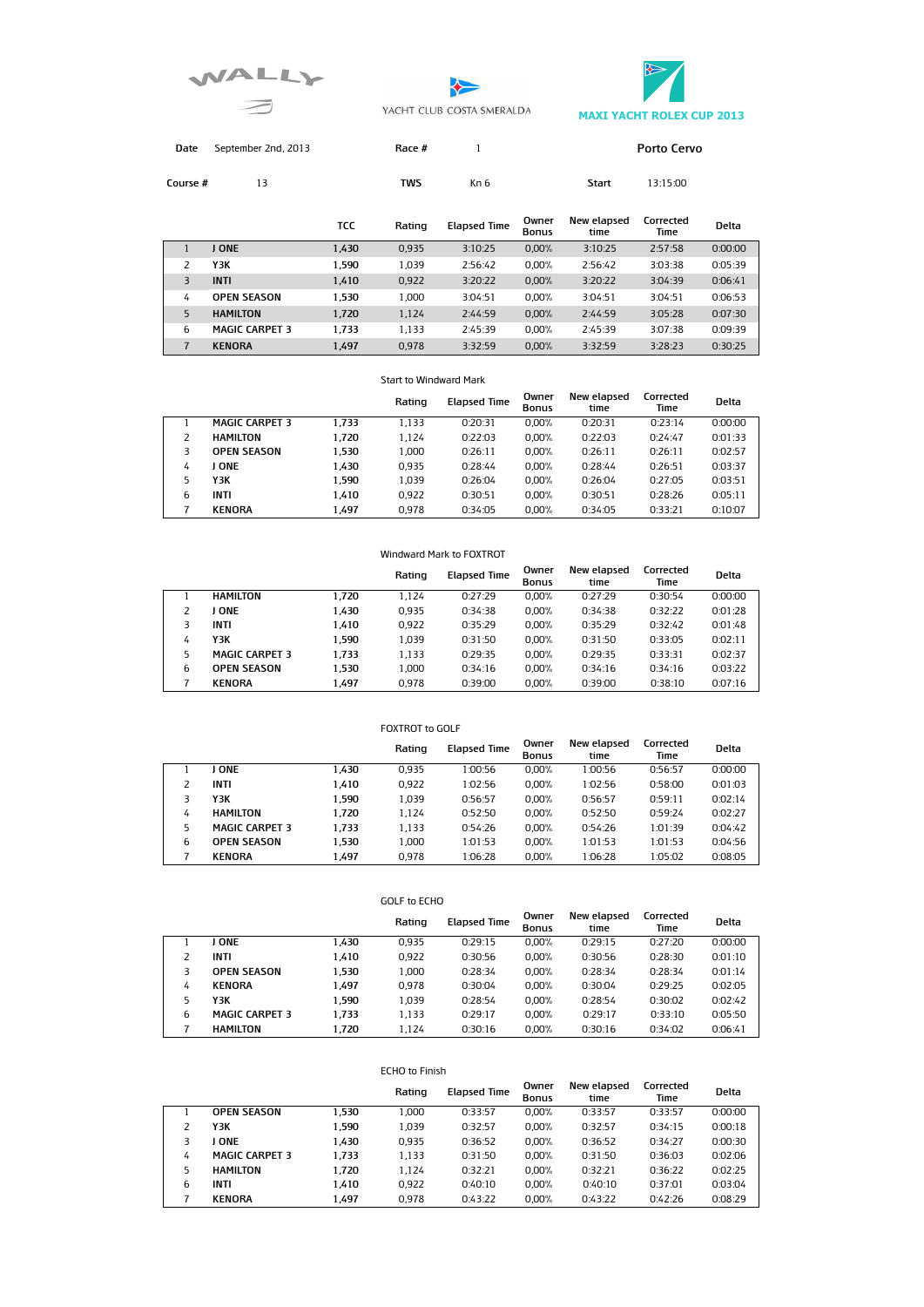





Date September 3rd, 2013 Race # 2 Porto Cervo

| 4                     |            | TWS    | Kn 6                |                       | Start               | 13:50:00          |              |
|-----------------------|------------|--------|---------------------|-----------------------|---------------------|-------------------|--------------|
|                       | <b>TCC</b> | Rating | <b>Elapsed Time</b> | Owner<br><b>Bonus</b> | New elapsed<br>time | Corrected<br>Time | <b>Delta</b> |
| <b>MAGIC CARPET 3</b> | 1.733      | 1,133  | 0:53:53             | 0.00%                 | 0:53:53             | 1:01:02           | 0:00:00      |
| <b>J ONE</b>          | 1,430      | 0.935  | 1:07:17             | 0.00%                 | 1:07:17             | 1:02:53           | 0:01:51      |
| <b>HAMILTON</b>       | 1,720      | 1.124  | 0:56:23             | 0.00%                 | 0:56:23             | 1:03:23           | 0:02:21      |
| <b>OPEN SEASON</b>    | 1,530      | 1.000  | 1:06:45             | 0.00%                 | 1:06:45             | 1:06:45           | 0:05:43      |
| Y3K                   | 1.590      | 1,039  | 1:04:43             | 0.00%                 | 1:04:43             | 1:07:15           | 0:06:13      |
| <b>INTI</b>           | 1.410      | 0.922  | 1:13:48             | $-1.00%$              | 1:14:33             | 1:08:42           | 0:07:40      |
| <b>KENORA</b>         | 1.497      | 0.978  | 1:12:11             | 0.00%                 | 1:12:11             | 1:10:38           | 0:09:36      |
|                       |            |        |                     |                       |                     |                   |              |

#### Start to Windward Mark

|   |                       |       | Rating | <b>Elapsed Time</b> | Owner<br><b>Bonus</b> | New elapsed<br>time | Corrected<br>Time | <b>Delta</b> |
|---|-----------------------|-------|--------|---------------------|-----------------------|---------------------|-------------------|--------------|
|   | <b>MAGIC CARPET 3</b> | 1.733 | 1.133  | 0:13:23             | $0.00\%$              | 0:13:23             | 0:15:10           | 0:00:00      |
|   | I ONE                 | 1,430 | 0.935  | 0:16:34             | $0.00\%$              | 0:16:34             | 0:15:29           | 0:00:19      |
|   | ΥЗΚ                   | 1.590 | 1.039  | 0:15:35             | $0.00\%$              | 0:15:35             | 0:16:12           | 0:01:02      |
| 4 | <b>HAMILTON</b>       | 1.720 | 1.124  | 0:14:27             | $0.00\%$              | 0:14:27             | 0:16:15           | 0:01:05      |
| 5 | INTI                  | 1.410 | 0.922  | 0:18:06             | $0.00\%$              | 0:18:06             | 0:16:41           | 0:01:31      |
| 6 | <b>OPEN SEASON</b>    | 1.530 | 1.000  | 0:16:59             | $0.00\%$              | 0:16:59             | 0:16:59           | 0:01:49      |
|   | <b>KENORA</b>         | 1.497 | 0.978  | 0:18:30             | 0.00%                 | 0:18:30             | 0:18:06           | 0:02:57      |

### Windward Mark to Leeward Mark

|    |                       |       | Rating | <b>Elapsed Time</b> | Owner<br><b>Bonus</b> | New elapsed<br>time | Corrected<br><b>Time</b> | <b>Delta</b> |
|----|-----------------------|-------|--------|---------------------|-----------------------|---------------------|--------------------------|--------------|
|    | <b>HAMILTON</b>       | 1.720 | 1.124  | 0:12:06             | 0.00%                 | 0:12:06             | 0:13:36                  | 0:00:00      |
|    | <b>MAGIC CARPET 3</b> | 1,733 | 1.133  | 0:12:14             | 0.00%                 | 0:12:14             | 0:13:51                  | 0:00:15      |
|    | <b>ONE</b>            | 1,430 | 0.935  | 0:15:08             | 0.00%                 | 0:15:08             | 0:14:09                  | 0:00:32      |
| 4  | INTI                  | 1,410 | 0.922  | 0:15:35             | 0.00%                 | 0:15:35             | 0:14:22                  | 0:00:46      |
| 5. | <b>OPEN SEASON</b>    | 1.530 | 1.000  | 0:14:23             | 0.00%                 | 0:14:23             | 0:14:23                  | 0:00:47      |
| 6  | ΥЗΚ                   | 1.590 | 1.039  | 0:14:01             | 0.00%                 | 0:14:01             | 0:14:34                  | 0:00:58      |
|    | <b>KENORA</b>         | 1.497 | 0.978  | 0:15:38             | 0.00%                 | 0:15:38             | 0:15:18                  | 0:01:42      |

### Leeward Mark to Windward Mark

|    |                       |       | Rating | <b>Elapsed Time</b> | Owner<br><b>Bonus</b> | New elapsed<br>time | Corrected<br>Time | Delta   |
|----|-----------------------|-------|--------|---------------------|-----------------------|---------------------|-------------------|---------|
|    | <b>MAGIC CARPET 3</b> | 1.733 | 1.133  | 0:13:35             | 0.00%                 | 0:13:35             | 0:15:23           | 0:00:00 |
|    | I ONE                 | 1,430 | 0.935  | 0:16:47             | 0.00%                 | 0:16:47             | 0:15:41           | 0:00:18 |
|    | <b>HAMILTON</b>       | 1.720 | 1.124  | 0:14:28             | 0.00%                 | 0:14:28             | 0:16:16           | 0:00:53 |
| 4  | <b>OPEN SEASON</b>    | 1,530 | 1.000  | 0:16:18             | 0.00%                 | 0:16:18             | 0:16:18           | 0:00:55 |
| 5. | ΥЗΚ                   | 1,590 | 1.039  | 0:16:51             | 0.00%                 | 0:16:51             | 0:17:31           | 0:02:08 |
| 6  | <b>INTI</b>           | 1,410 | 0.922  | 0:19:40             | 0.00%                 | 0:19:40             | 0:18:07           | 0:02:44 |
|    | <b>KENORA</b>         | 1.497 | 0.978  | 0:18:48             | 0.00%                 | 0:18:48             | 0:18:24           | 0:03:01 |

|   |                       |       | Rating | <b>Elapsed Time</b> | Owner<br><b>Bonus</b> | New elapsed<br>time | Corrected<br><b>Time</b> | <b>Delta</b> |
|---|-----------------------|-------|--------|---------------------|-----------------------|---------------------|--------------------------|--------------|
|   | <b>MAGIC CARPET 3</b> | 1.733 | 1.133  | 0:14:41             | 0.00%                 | 0:14:41             | 0:16:38                  | 0:00:00      |
|   | <b>HAMILTON</b>       | 1,720 | 1.124  | 0:15:22             | 0.00%                 | 0:15:22             | 0:17:16                  | 0:00:39      |
|   | <b>ONE</b>            | 1,430 | 0.935  | 0:18:48             | 0.00%                 | 0:18:48             | 0:17:34                  | 0:00:56      |
| 4 | <b>KENORA</b>         | 1,497 | 0.978  | 0:19:15             | 0.00%                 | 0:19:15             | 0:18:50                  | 0:02:12      |
| 5 | <b>INTI</b>           | 1,410 | 0.922  | 0:20:27             | 0.00%                 | 0:20:27             | 0:18:51                  | 0:02:13      |
| 6 | ҮЗК                   | 1.590 | 1.039  | 0:18:16             | 0.00%                 | 0:18:16             | 0:18:59                  | 0:02:21      |
|   | <b>OPEN SEASON</b>    | 1.530 | 1.000  | 0:19:05             | 0.00%                 | 0:19:05             | 0:19:05                  | 0:02:27      |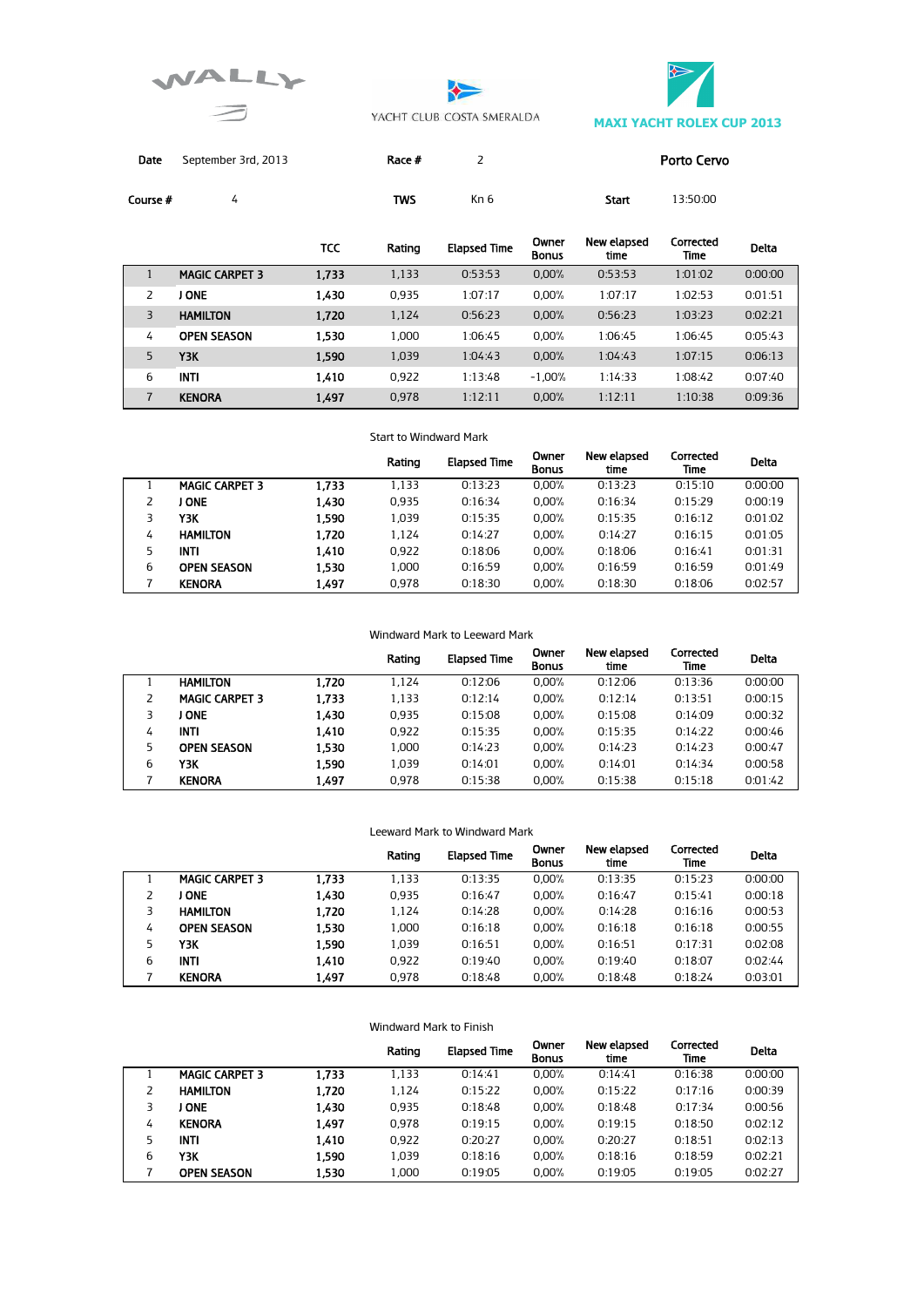





Date September 3rd, 2013 Race # 3 Porto Cervo

**Course #** 4 TWS Kn 5-6 Start 15:35:00

|   |                       | тсс   | Rating | <b>Elapsed Time</b> | Owner<br><b>Bonus</b> | New elapsed<br>time | Corrected<br>Time | Delta   |
|---|-----------------------|-------|--------|---------------------|-----------------------|---------------------|-------------------|---------|
|   | <b>ONE</b>            | 1,430 | 0.935  | 1:15:52             | 0.00%                 | 1:15:52             | 1:10:54           | 0:00:00 |
|   | <b>MAGIC CARPET 3</b> | 1,733 | 1.133  | 1:03:43             | 0.00%                 | 1:03:43             | 1:12:10           | 0:01:16 |
| 3 | <b>INTI</b>           | 1,410 | 0.922  | 1:17:48             | $-1.00%$              | 1:18:35             | 1:12:25           | 0:01:31 |
| 4 | OPEN SEASON           | 1.530 | 1.000  | 1:13:33             | 0.00%                 | 1:13:33             | 1:13:33           | 0:02:39 |
| 5 | <b>HAMILTON</b>       | 1,720 | 1.124  | 1:06:06             | 0.00%                 | 1:06:06             | 1:14:19           | 0:03:24 |
| 6 | Y3K                   | 1.590 | 1.039  | 1:14:19             | 0.00%                 | 1:14:19             | 1:17:14           | 0:06:19 |
|   | <b>KENORA</b>         | 1.497 | 0.978  | 1:21:48             | 0.00%                 | 1:21:48             | 1:20:02           | 0:09:08 |

#### Start to Windward Mark

|   |                       |       | Rating | <b>Elapsed Time</b> | Owner<br><b>Bonus</b> | New elapsed<br>time | Corrected<br>Time | Delta   |
|---|-----------------------|-------|--------|---------------------|-----------------------|---------------------|-------------------|---------|
|   | <b>MAGIC CARPET 3</b> | 1.733 | 1.133  | 0:16:28             | 0.00%                 | 0:16:28             | 0:18:39           | 0:00:00 |
|   | <b>ONE</b>            | 1,430 | 0.935  | 0:20:12             | 0.00%                 | 0:20:12             | 0:18:53           | 0:00:14 |
|   | <b>OPEN SEASON</b>    | 1.530 | 1.000  | 0:19:11             | 0.00%                 | 0:19:11             | 0:19:11           | 0:00:32 |
| 4 | ΥЗΚ                   | 1.590 | 1.039  | 0:18:37             | 0.00%                 | 0:18:37             | 0:19:21           | 0:00:42 |
| 5 | <b>HAMILTON</b>       | 1.720 | 1.124  | 0:17:32             | 0.00%                 | 0:17:32             | 0:19:43           | 0:01:04 |
| 6 | INTI                  | 1,410 | 0.922  | 0:21:48             | 0.00%                 | 0:21:48             | 0:20:05           | 0:01:26 |
|   | <b>KENORA</b>         | 1.497 | 0.978  | 0:22:55             | 0.00%                 | 0:22:55             | 0:22:25           | 0:03:46 |

| Windward Mark to Leeward Mark |                       |       |        |                     |                       |                     |                   |         |  |
|-------------------------------|-----------------------|-------|--------|---------------------|-----------------------|---------------------|-------------------|---------|--|
|                               |                       |       | Rating | <b>Elapsed Time</b> | Owner<br><b>Bonus</b> | New elapsed<br>time | Corrected<br>Time | Delta   |  |
|                               | <b>HAMILTON</b>       | 1.720 | 1.124  | 0:15:30             | 0.00%                 | 0:15:30             | 0:17:25           | 0:00:00 |  |
| 2                             | <b>MAGIC CARPET 3</b> | 1.733 | 1,133  | 0:15:28             | 0.00%                 | 0:15:28             | 0:17:31           | 0:00:06 |  |
| 3                             | INTI                  | 1,410 | 0,922  | 0:20:59             | 0.00%                 | 0:20:59             | 0:19:20           | 0:01:55 |  |
| 4                             | J ONE                 | 1,430 | 0.935  | 0:20:55             | 0.00%                 | 0:20:55             | 0:19:33           | 0:02:07 |  |
| 5                             | <b>OPEN SEASON</b>    | 1,530 | 1.000  | 0:19:54             | 0.00%                 | 0:19:54             | 0:19:54           | 0:02:29 |  |
| 6                             | ΥЗΚ                   | 1,590 | 1.039  | 0:19:33             | 0.00%                 | 0:19:33             | 0:20:19           | 0:02:54 |  |
| 7                             | <b>KENORA</b>         | 1.497 | 0.978  | 0:22:23             | 0.00%                 | 0:22:23             | 0:21:54           | 0:04:29 |  |

#### Leeward Mark to Windward Mark

|   |                       |       | Rating | <b>Elapsed Time</b> | Owner<br><b>Bonus</b> | New elapsed<br>time | Corrected<br>Time | Delta   |
|---|-----------------------|-------|--------|---------------------|-----------------------|---------------------|-------------------|---------|
|   | INTI                  | 1.410 | 0.922  | 0:17:08             | 0.00%                 | 0:17:08             | 0:15:47           | 0:00:00 |
|   | J ONE                 | 1.430 | 0.935  | 0:17:13             | 0.00%                 | 0:17:13             | 0:16:05           | 0:00:18 |
|   | <b>MAGIC CARPET 3</b> | 1.733 | 1.133  | 0:15:44             | 0.00%                 | 0:15:44             | 0:17:49           | 0:02:02 |
| 4 | <b>KENORA</b>         | 1,497 | 0.978  | 0:18:52             | 0.00%                 | 0:18:52             | 0:18:28           | 0:02:40 |
| 5 | <b>OPEN SEASON</b>    | 1,530 | 1.000  | 0:18:32             | 0.00%                 | 0:18:32             | 0:18:32           | 0:02:45 |
| 6 | ΥЗΚ                   | 1.590 | 1.039  | 0:18:49             | 0.00%                 | 0:18:49             | 0:19:33           | 0:03:46 |
|   | <b>HAMILTON</b>       | 1.720 | 1.124  | 0:17:31             | 0.00%                 | 0:17:31             | 0:19:42           | 0:03:54 |

|   |                       |       | Rating | <b>Elapsed Time</b> | Owner<br><b>Bonus</b> | New elapsed<br>time | Corrected<br>Time | Delta   |
|---|-----------------------|-------|--------|---------------------|-----------------------|---------------------|-------------------|---------|
|   | <b>OPEN SEASON</b>    | 1.530 | 1.000  | 0:15:56             | 0.00%                 | 0:15:56             | 0:15:56           | 0:00:00 |
|   | J ONE                 | 1,430 | 0.935  | 0:17:32             | 0.00%                 | 0:17:32             | 0:16:23           | 0:00:27 |
|   | <b>INTI</b>           | 1,410 | 0.922  | 0:17:53             | 0.00%                 | 0:17:53             | 0:16:29           | 0:00:33 |
| 4 | <b>KENORA</b>         | 1.497 | 0.978  | 0:17:38             | 0.00%                 | 0:17:38             | 0:17:15           | 0:01:19 |
| 5 | <b>HAMILTON</b>       | 1.720 | 1.124  | 0:15:33             | 0.00%                 | 0:15:33             | 0:17:29           | 0:01:33 |
| 6 | Y3K                   | 1.590 | 1.039  | 0:17:20             | 0.00%                 | 0:17:20             | 0:18:01           | 0:02:05 |
|   | <b>MAGIC CARPET 3</b> | 1.733 | 1,133  | 0:16:03             | 0.00%                 | 0:16:03             | 0:18:11           | 0:02:15 |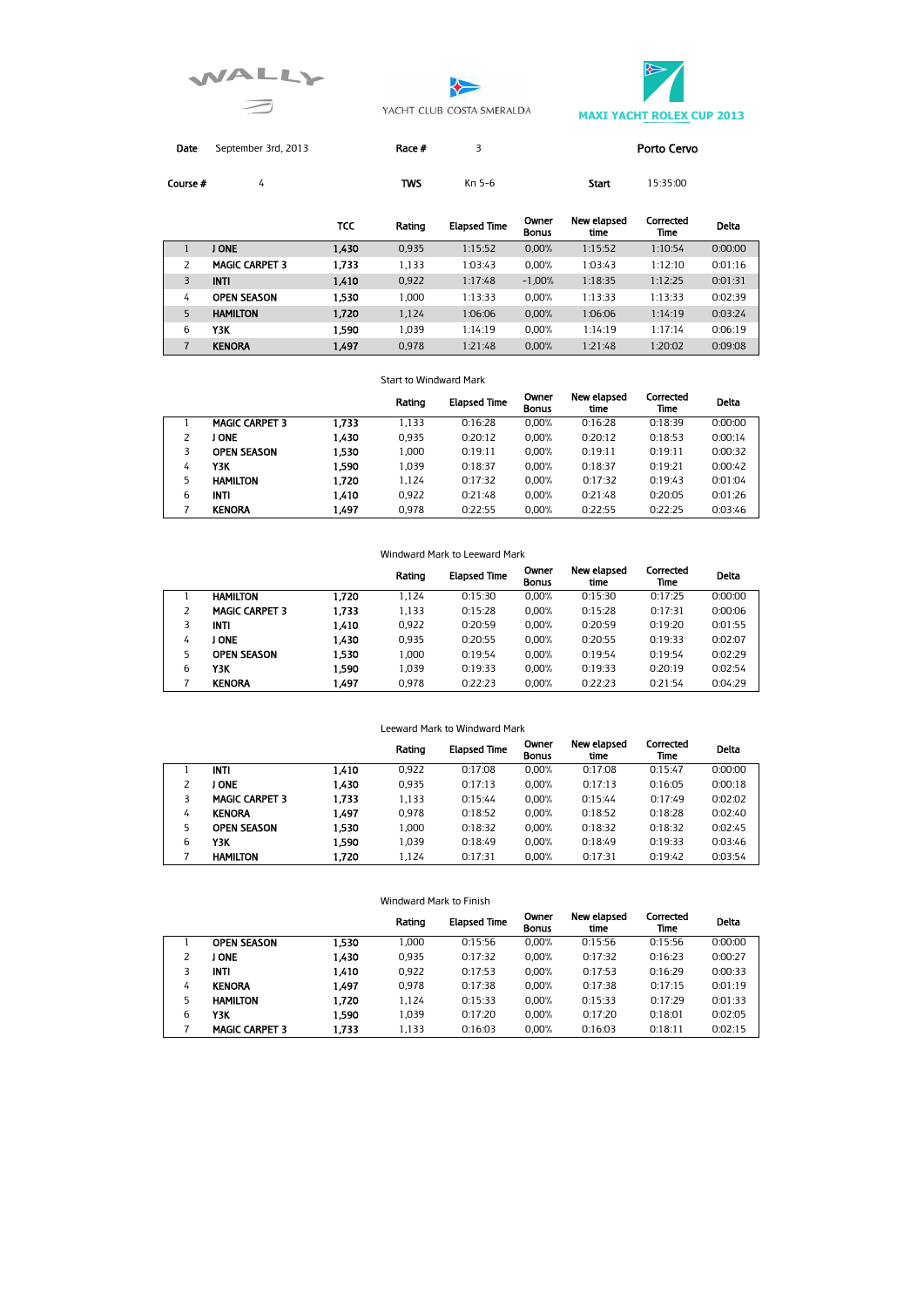





Date September 5th, 2013 Race # 4 4 Porto Cervo

**Course # 8 A 4 Course # 6 A 4 Course # 6 A 4 Course # 8 A 4 A 5:00:00** Start 15:00:00

|   |                       | TCC   | Rating | <b>Elapsed Time</b> | Owner<br><b>Bonus</b> | New elapsed<br>time | Corrected<br>Time | Delta   |
|---|-----------------------|-------|--------|---------------------|-----------------------|---------------------|-------------------|---------|
|   | <b>ONE</b>            | 1,430 | 0.935  | 0:55:05             | 0.00%                 | 0:55:05             | 0:51:29           | 0:00:00 |
|   | <b>INTI</b>           | 1,410 | 0.922  | 0:56:39             | 0.00%                 | 0:56:39             | 0:52:12           | 0:00:43 |
| 3 | <b>OPEN SEASON</b>    | 1,530 | 1.000  | 0:53:29             | 0.00%                 | 0:53:29             | 0:53:29           | 0:02:00 |
| 4 | ΥЗΚ                   | 1.590 | 1.039  | 0:52:09             | 0.00%                 | 0:52:09             | 0:54:12           | 0:02:43 |
| 5 | <b>HAMILTON</b>       | 1.720 | 1.124  | 0:49:00             | 0.00%                 | 0:49:00             | 0:55:05           | 0:03:36 |
| 6 | <b>MAGIC CARPET 3</b> | 1.733 | 1.133  | 0:48:47             | 0.00%                 | 0:48:47             | 0:55:15           | 0:03:46 |
| 7 | <b>KENORA</b>         | 1,497 | 0.978  | 0:57:27             | 0.00%                 | 0:57:27             | 0:56:13           | 0:04:44 |

### Start to Windward Mark

|   |                       |       | Rating | <b>Elapsed Time</b> | Owner<br><b>Bonus</b> | New elapsed<br>time | Corrected<br>Time | <b>Delta</b> |
|---|-----------------------|-------|--------|---------------------|-----------------------|---------------------|-------------------|--------------|
|   | <b>MAGIC CARPET 3</b> | 1.733 | 1.133  | 0:11:18             | 0.00%                 | 0:11:18             | 0:12:48           | 0:00:00      |
|   | <b>HAMILTON</b>       | 1.720 | 1.124  | 0:11:31             | 0.00%                 | 0:11:31             | 0:12:57           | 0:00:09      |
|   | <b>OPEN SEASON</b>    | 1.530 | 1.000  | 0:13:21             | 0.00%                 | 0:13:21             | 0:13:21           | 0:00:33      |
| 4 | ΥЗΚ                   | 1.590 | 1.039  | 0:12:52             | 0.00%                 | 0:12:52             | 0:13:22           | 0:00:34      |
| 5 | I ONE                 | 1.430 | 0.935  | 0:14:52             | 0.00%                 | 0:14:52             | 0:13:54           | 0:01:06      |
| 6 | <b>INTI</b>           | 1,410 | 0.922  | 0:15:36             | 0.00%                 | 0:15:36             | 0:14:23           | 0:01:35      |
|   | <b>KENORA</b>         | 1,497 | 0.978  | 0:16:56             | 0.00%                 | 0:16:56             | 0:16:34           | 0:03:46      |

### Windward Mark to Leeward Mark

|   |                       |       | Rating | <b>Elapsed Time</b> | Owner<br><b>Bonus</b> | New elapsed<br>time | Corrected<br>Time | <b>Delta</b> |
|---|-----------------------|-------|--------|---------------------|-----------------------|---------------------|-------------------|--------------|
|   | I ONE                 | 1,430 | 0.935  | 0:11:49             | 0.00%                 | 0:11:49             | 0:11:03           | 0:00:00      |
|   | <b>MAGIC CARPET 3</b> | 1,733 | 1.133  | 0:10:18             | 0.00%                 | 0:10:18             | 0:11:40           | 0:00:37      |
|   | <b>HAMILTON</b>       | 1.720 | 1.124  | 0:10:49             | 0.00%                 | 0:10:49             | 0:12:10           | 0:01:07      |
| 4 | <b>INTI</b>           | 1,410 | 0.922  | 0:13:13             | 0.00%                 | 0:13:13             | 0:12:11           | 0:01:08      |
| 5 | <b>OPEN SEASON</b>    | 1.530 | 1.000  | 0:12:24             | 0.00%                 | 0:12:24             | 0:12:24           | 0:01:21      |
| 6 | ΥЗΚ                   | 1,590 | 1.039  | 0:12:56             | 0.00%                 | 0:12:56             | 0:13:26           | 0:02:24      |
|   | <b>KENORA</b>         | 1.497 | 0.978  | 0:15:29             | 0.00%                 | 0:15:29             | 0:15:09           | 0:04:06      |

### Leeward Mark to Windward Mark

|   |                       |       | Rating | <b>Elapsed Time</b> | Owner<br><b>Bonus</b> | New elapsed<br>time | Corrected<br>Time | Delta   |
|---|-----------------------|-------|--------|---------------------|-----------------------|---------------------|-------------------|---------|
|   | <b>KENORA</b>         | 1,497 | 0.978  | 0:15:37             | 0.00%                 | 0:15:37             | 0:15:17           | 0:00:00 |
|   | <b>OPEN SEASON</b>    | 1.530 | 1.000  | 0:16:20             | 0.00%                 | 0:16:20             | 0:16:20           | 0:01:03 |
|   | <b>INTI</b>           | 1,410 | 0.922  | 0:17:49             | 0.00%                 | 0:17:49             | 0:16:25           | 0:01:08 |
| 4 | ҮЗК                   | 1.590 | 1.039  | 0:15:48             | 0.00%                 | 0:15:48             | 0:16:25           | 0:01:08 |
|   | <b>MAGIC CARPET 3</b> | 1.733 | 1,133  | 0:14:48             | 0.00%                 | 0:14:48             | 0:16:46           | 0:01:29 |
| 6 | <b>ONE</b>            | 1,430 | 0.935  | 0:18:20             | 0.00%                 | 0:18:20             | 0:17:08           | 0:01:51 |
|   | <b>HAMILTON</b>       | 1.720 | 1.124  | 0:15:34             | 0.00%                 | 0:15:34             | 0:17:30           | 0:02:13 |

|   |                       |       | Rating | <b>Elapsed Time</b> | Owner<br><b>Bonus</b> | New elapsed<br>time | Corrected<br>Time | Delta   |
|---|-----------------------|-------|--------|---------------------|-----------------------|---------------------|-------------------|---------|
|   | <b>KENORA</b>         | 1,497 | 0.978  | 0:09:25             | 0.00%                 | 0:09:25             | 0:09:13           | 0:00:00 |
|   | <b>INTI</b>           | 1.410 | 0.922  | 0:10:01             | 0.00%                 | 0:10:01             | 0:09:14           | 0:00:01 |
| 3 | <b>ONE</b>            | 1,430 | 0.935  | 0:10:04             | 0.00%                 | 0:10:04             | 0:09:25           | 0:00:12 |
| 4 | ΥЗΚ                   | 1.590 | 1.039  | 0:10:33             | 0.00%                 | 0:10:33             | 0:10:58           | 0:01:45 |
| 5 | <b>OPEN SEASON</b>    | 1.530 | 1.000  | 0:11:24             | 0.00%                 | 0:11:24             | 0:11:24           | 0:02:11 |
| 6 | <b>HAMILTON</b>       | 1,720 | 1.124  | 0:11:06             | 0.00%                 | 0:11:06             | 0:12:29           | 0:03:16 |
|   | <b>MAGIC CARPET 3</b> | 1.733 | 1.133  | 0:12:23             | 0.00%                 | 0:12:23             | 0:14:02           | 0:04:49 |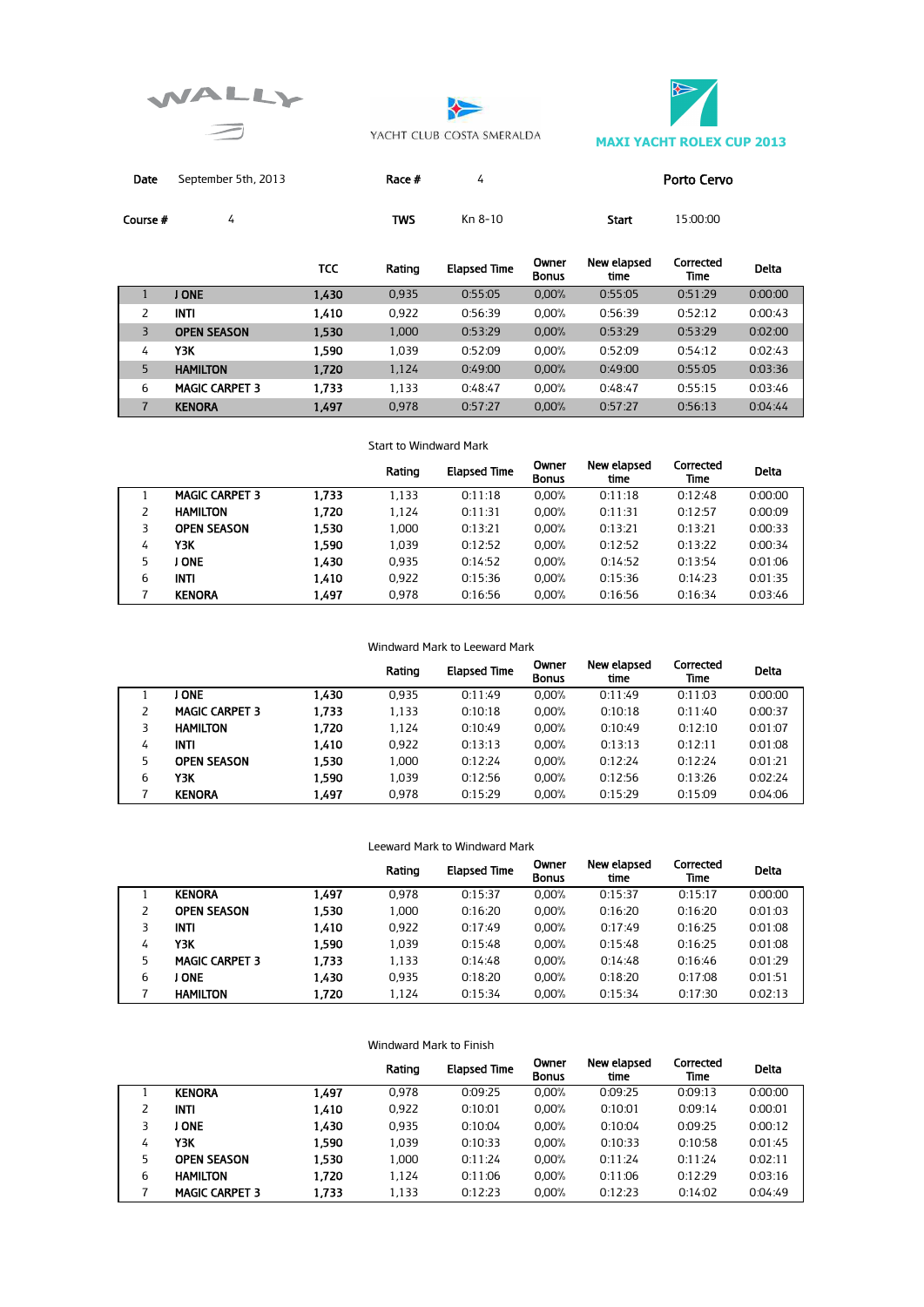





Date September 5th, 2013 Race # 5 Porto Cervo

**Course #** 4  $\blacksquare$  4  $\blacksquare$   $\blacksquare$   $\blacksquare$   $\blacksquare$   $\blacksquare$   $\blacksquare$   $\blacksquare$   $\blacksquare$   $\blacksquare$   $\blacksquare$   $\blacksquare$   $\blacksquare$   $\blacksquare$   $\blacksquare$   $\blacksquare$   $\blacksquare$   $\blacksquare$   $\blacksquare$   $\blacksquare$   $\blacksquare$   $\blacksquare$   $\blacksquare$   $\blacksquare$   $\blacksquare$   $\blacksquare$   $\blacksquare$   $\blacksquare$   $\blacksquare$   $\bl$ 

|                |                       | <b>TCC</b> | Rating | <b>Elapsed Time</b> | Owner<br><b>Bonus</b> | New elapsed<br>time | Corrected<br>Time | Delta   |
|----------------|-----------------------|------------|--------|---------------------|-----------------------|---------------------|-------------------|---------|
|                | <b>MAGIC CARPET 3</b> | 1,733      | 1,133  | 0:48:19             | 0.00%                 | 0:48:19             | 0:54:44           | 0:00:00 |
| 2              | Y3K                   | 1,590      | 1.039  | 0:53:00             | 0.00%                 | 0:53:00             | 0:55:05           | 0:00:21 |
| 3              | J ONE                 | 1,430      | 0.935  | 0:59:14             | 0.00%                 | 0:59:14             | 0:55:22           | 0:00:38 |
| 4              | <b>HAMILTON</b>       | 1.720      | 1.124  | 0:49:43             | 0.00%                 | 0:49:43             | 0:55:53           | 0:01:10 |
| 5              | <b>INTI</b>           | 1.410      | 0.922  | 1:01:54             | 0.00%                 | 1:01:54             | 0:57:03           | 0:02:19 |
| 6              | <b>OPEN SEASON</b>    | 1.530      | 1.000  | 0:57:28             | 0.00%                 | 0:57:28             | 0:57:28           | 0:02:44 |
| $\overline{7}$ | <b>KENORA</b>         | 1.497      | 0.978  | 1:02:58             | 0.00%                 | 1:02:58             | 1:01:37           | 0:06:53 |

### Start to Windward Mark

|   |                       |       | Rating | <b>Elapsed Time</b> | Owner<br><b>Bonus</b> | New elapsed<br>time | Corrected<br>Time | <b>Delta</b> |
|---|-----------------------|-------|--------|---------------------|-----------------------|---------------------|-------------------|--------------|
|   | <b>MAGIC CARPET 3</b> | 1.733 | 1.133  | 0:13:24             | 0.00%                 | 0:13:24             | 0:15:11           | 0:00:00      |
|   | ΥЗΚ                   | 1.590 | 1.039  | 0:14:44             | 0.00%                 | 0:14:44             | 0:15:19           | 0:00:08      |
|   | <b>OPEN SEASON</b>    | 1.530 | 1.000  | 0:15:28             | 0.00%                 | 0:15:28             | 0:15:28           | 0:00:17      |
| 4 | I ONE                 | 1,430 | 0.935  | 0:17:01             | 0.00%                 | 0:17:01             | 0:15:54           | 0:00:44      |
| 5 | <b>HAMILTON</b>       | 1,720 | 1.124  | 0:14:26             | 0.00%                 | 0:14:26             | 0:16:14           | 0:01:03      |
| 6 | INTI                  | 1,410 | 0.922  | 0:17:41             | 0.00%                 | 0:17:41             | 0:16:18           | 0:01:07      |
|   | <b>KENORA</b>         | 1,497 | 0.978  | 0:18:08             | 0.00%                 | 0:18:08             | 0:17:45           | 0:02:34      |

### Windward Mark to Leeward Mark

|   |                       |       | Rating | <b>Elapsed Time</b> | Owner<br><b>Bonus</b> | New elapsed<br>time | Corrected<br>Time | <b>Delta</b> |
|---|-----------------------|-------|--------|---------------------|-----------------------|---------------------|-------------------|--------------|
|   | <b>HAMILTON</b>       | 1.720 | 1.124  | 0:11:16             | 0.00%                 | 0:11:16             | 0:12:40           | 0:00:00      |
|   | <b>ONE</b>            | 1,430 | 0.935  | 0:13:35             | 0.00%                 | 0:13:35             | 0:12:42           | 0:00:02      |
|   | <b>OPEN SEASON</b>    | 1.530 | 1.000  | 0:12:50             | 0.00%                 | 0:12:50             | 0:12:50           | 0:00:10      |
| 4 | ΥЗΚ                   | 1.590 | 1.039  | 0:12:44             | 0.00%                 | 0:12:44             | 0:13:14           | 0:00:34      |
|   | <b>INTI</b>           | 1.410 | 0.922  | 0:14:25             | 0.00%                 | 0:14:25             | 0:13:17           | 0:00:37      |
| 6 | <b>MAGIC CARPET 3</b> | 1.733 | 1.133  | 0:11:50             | 0.00%                 | 0:11:50             | 0:13:24           | 0:00:44      |
|   | <b>KENORA</b>         | 1,497 | 0.978  | 0:14:42             | 0.00%                 | 0:14:42             | 0:14:23           | 0:01:43      |

#### Leeward Mark to Windward Mark

|   |                       |       | Rating | <b>Elapsed Time</b> | Owner<br><b>Bonus</b> | New elapsed<br>time | Corrected<br>Time | <b>Delta</b> |
|---|-----------------------|-------|--------|---------------------|-----------------------|---------------------|-------------------|--------------|
|   | <b>ONE</b>            | 1.430 | 0.935  | 0:14:42             | 0.00%                 | 0:14:42             | 0:13:44           | 0:00:00      |
|   | ΥЗΚ                   | 1,590 | 1.039  | 0:13:26             | 0.00%                 | 0:13:26             | 0:13:58           | 0:00:13      |
|   | <b>MAGIC CARPET 3</b> | 1.733 | 1,133  | 0:12:30             | 0.00%                 | 0:12:30             | 0:14:10           | 0:00:25      |
| 4 | <b>INTI</b>           | 1,410 | 0.922  | 0:15:51             | 0.00%                 | 0:15:51             | 0:14:36           | 0:00:52      |
| 5 | <b>HAMILTON</b>       | 1.720 | 1.124  | 0:13:04             | 0.00%                 | 0:13:04             | 0:14:41           | 0:00:57      |
| 6 | <b>OPEN SEASON</b>    | 1,530 | 1.000  | 0:15:47             | 0.00%                 | 0:15:47             | 0:15:47           | 0:02:03      |
|   | <b>KENORA</b>         | 1.497 | 0.978  | 0:16:15             | $0.00\%$              | 0:16:15             | 0:15:54           | 0:02:10      |

|    |                       |       | Rating | <b>Elapsed Time</b> | Owner<br><b>Bonus</b> | New elapsed<br>time | Corrected<br>Time | <b>Delta</b> |
|----|-----------------------|-------|--------|---------------------|-----------------------|---------------------|-------------------|--------------|
|    | <b>MAGIC CARPET 3</b> | 1.733 | 1.133  | 0:10:35             | 0.00%                 | 0:10:35             | 0:11:59           | 0:00:00      |
|    | <b>HAMILTON</b>       | 1,720 | 1.124  | 0:10:57             | 0.00%                 | 0:10:57             | 0:12:19           | 0:00:19      |
| 3. | Y3K                   | 1.590 | 1.039  | 0:12:06             | 0.00%                 | 0:12:06             | 0:12:34           | 0:00:35      |
| 4  | <b>INTI</b>           | 1,410 | 0.922  | 0:13:57             | 0.00%                 | 0:13:57             | 0:12:51           | 0:00:52      |
| 5  | <b>ONE</b>            | 1.430 | 0.935  | 0:13:56             | 0.00%                 | 0:13:56             | 0:13:01           | 0:01:02      |
| 6  | <b>OPEN SEASON</b>    | 1,530 | 1.000  | 0:13:23             | 0.00%                 | 0:13:23             | 0:13:23           | 0:01:24      |
|    | <b>KENORA</b>         | 1.497 | 0,978  | 0:13:53             | 0.00%                 | 0:13:53             | 0:13:35           | 0:01:36      |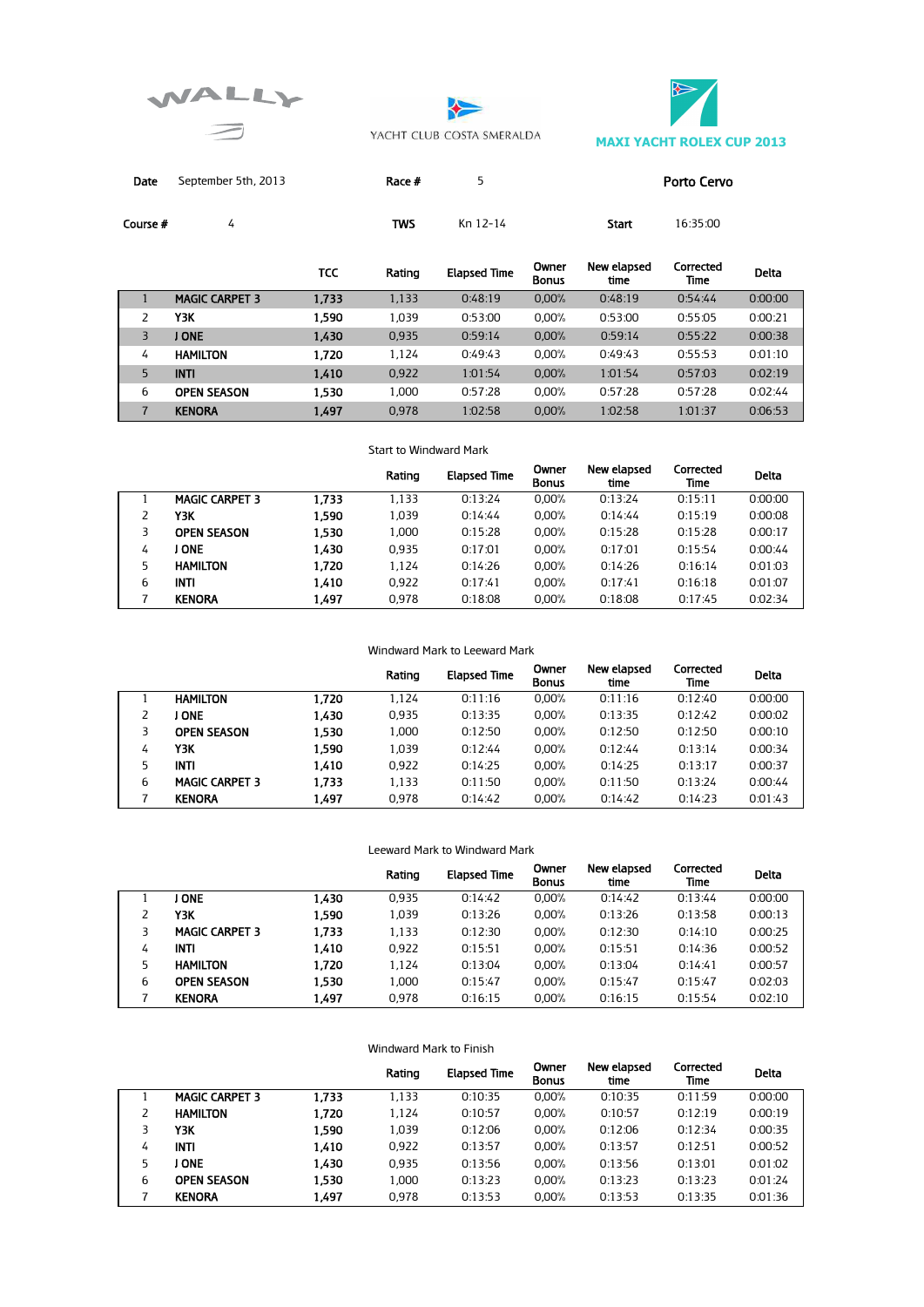





Date September 6th, 2013 **Race #** 6 **Porto Cervo** 

**Course #** 30 **TWS** Kn 8-12 **Start** 11:45:00

|   |                       | <b>TCC</b> | Rating | <b>Elapsed Time</b> | Owner<br><b>Bonus</b> | New elapsed<br>time | Corrected<br>Time | Delta   |
|---|-----------------------|------------|--------|---------------------|-----------------------|---------------------|-------------------|---------|
|   | I ONE                 | 1,430      | 0.935  | 4:47:49             | 0.00%                 | 4:47:49             | 4:29:00           | 0:00:00 |
|   | <b>MAGIC CARPET 3</b> | 1.733      | 1.133  | 4:00:32             | 0.00%                 | 4:00:32             | 4:32:27           | 0:03:27 |
| 3 | <b>OPEN SEASON</b>    | 1.530      | 1.000  | 4:32:58             | 0.00%                 | 4:32:58             | 4:32:58           | 0:03:58 |
| 4 | <b>INTI</b>           | 1,410      | 0.922  | 5:00:17             | 0.00%                 | 5:00:17             | 4:36:44           | 0:07:44 |
| 5 | Y3K                   | 1.590      | 1.039  | 4:27:58             | 0.00%                 | 4:27:58             | 4:38:29           | 0:09:28 |
| 6 | <b>HAMILTON</b>       | 1,720      | 1.124  | 4:09:24             | 0.00%                 | 4:09:24             | 4:40:22           | 0:11:22 |
| 7 | <b>KENORA</b>         | 1.497      | 0.978  | 4:57:46             | 0.00%                 | 4:57:46             | 4:51:21           | 0:22:20 |

#### Start to Windward Mark

|   |                       |       | Rating | <b>Elapsed Time</b> | Owner<br><b>Bonus</b> | New elapsed<br>time | Corrected<br>Time | Delta   |
|---|-----------------------|-------|--------|---------------------|-----------------------|---------------------|-------------------|---------|
|   | <b>MAGIC CARPET 3</b> | 1.733 | 1.133  | 0:14:31             | 0.00%                 | 0:14:31             | 0:16:27           | 0:00:00 |
|   | <b>OPEN SEASON</b>    | 1.530 | 1.000  | 0:17:50             | 0.00%                 | 0:17:50             | 0:17:50           | 0:01:23 |
|   | ΥЗΚ                   | 1,590 | 1.039  | 0:17:35             | 0.00%                 | 0:17:35             | 0:18:16           | 0:01:50 |
| 4 | J ONE                 | 1.430 | 0.935  | 0:19:34             | 0.00%                 | 0:19:34             | 0:18:17           | 0:01:51 |
| 5 | <b>INTI</b>           | 1.410 | 0.922  | 0:20:07             | 0.00%                 | 0:20:07             | 0:18:32           | 0:02:06 |
| 6 | <b>HAMILTON</b>       | 1.720 | 1.124  | 0:17:22             | 0.00%                 | 0:17:22             | 0:19:31           | 0:03:05 |
|   | <b>KENORA</b>         | 1.497 | 0.978  | 0:21:01             | 0.00%                 | 0:21:01             | 0:20:34           | 0:04:07 |

#### Windward Mark toGOLF (Secca Tre Monti)

|   |                       |       | Rating | <b>Elapsed Time</b> | Owner<br><b>Bonus</b> | New elapsed<br>time | Corrected<br>Time | <b>Delta</b> |
|---|-----------------------|-------|--------|---------------------|-----------------------|---------------------|-------------------|--------------|
|   | <b>MAGIC CARPET 3</b> | 1.733 | 1.133  | 0:44:20             | 0.00%                 | 0:44:20             | 0:50:13           | 0:00:00      |
|   | <b>ONE</b>            | 1,430 | 0.935  | 0:55:53             | 0.00%                 | 0:55:53             | 0:52:14           | 0:02:01      |
|   | <b>INTI</b>           | 1,410 | 0.922  | 0:56:53             | 0.00%                 | 0:56:53             | 0:52:25           | 0:02:12      |
| 4 | <b>OPEN SEASON</b>    | 1.530 | 1.000  | 0:53:13             | 0.00%                 | 0:53:13             | 0:53:13           | 0:03:00      |
|   | <b>HAMILTON</b>       | 1,720 | 1.124  | 0:49:30             | 0.00%                 | 0:49:30             | 0:55:39           | 0:05:26      |
| 6 | ΥЗΚ                   | 1.590 | 1.039  | 0:53:56             | 0.00%                 | 0:53:56             | 0:56:03           | 0:05:50      |
|   | <b>KENORA</b>         | 1.497 | 0.978  | 0:59:58             | 0.00%                 | 0:59:58             | 0:58:40           | 0:08:27      |

### GOLF to ECHO (Monaci)

|   |                       |       | Rating | <b>Elapsed Time</b> | Owner<br><b>Bonus</b> | New elapsed<br>time | Corrected<br>Time | <b>Delta</b> |
|---|-----------------------|-------|--------|---------------------|-----------------------|---------------------|-------------------|--------------|
|   | <b>OPEN SEASON</b>    | 1.530 | 1.000  | 0:28:34             | 0.00%                 | 0:28:34             | 0:28:34           | 0:00:00      |
|   | J ONE                 | 1,430 | 0.935  | 0:31:01             | 0.00%                 | 0:31:01             | 0:28:59           | 0:00:25      |
|   | Y3K                   | 1.590 | 1.039  | 0:28:43             | 0.00%                 | 0:28:43             | 0:29:51           | 0:01:17      |
| 4 | <b>MAGIC CARPET 3</b> | 1.733 | 1.133  | 0:26:25             | 0.00%                 | 0:26:25             | 0:29:55           | 0:01:21      |
|   | <b>HAMILTON</b>       | 1.720 | 1.124  | 0:26:54             | 0.00%                 | 0:26:54             | 0:30:14           | 0:01:40      |
| 6 | INTI                  | 1.410 | 0.922  | 0:32:49             | 0.00%                 | 0:32:49             | 0:30:15           | 0:01:41      |
|   | <b>KENORA</b>         | 1.497 | 0.978  | 0:31:16             | 0.00%                 | 0:31:16             | 0:30:36           | 0:02:02      |

### ECHO to HOTEL (Barrettinelli)

|   |                       |       | Rating | <b>Elapsed Time</b> | Owner<br><b>Bonus</b> | New elapsed<br>time | Corrected<br>Time | Delta   |
|---|-----------------------|-------|--------|---------------------|-----------------------|---------------------|-------------------|---------|
|   | <b>HAMILTON</b>       | 1.720 | 1.124  | 0:39:46             | 0.00%                 | 0:39:46             | 0:44:42           | 0:00:00 |
|   | <b>INTI</b>           | 1,410 | 0.922  | 0:48:59             | 0.00%                 | 0:48:59             | 0:45:08           | 0:00:26 |
|   | I ONE                 | 1,430 | 0.935  | 0:48:27             | 0.00%                 | 0:48:27             | 0:45:17           | 0:00:35 |
| 4 | <b>OPEN SEASON</b>    | 1.530 | 1.000  | 0:45:50             | 0.00%                 | 0:45:50             | 0:45:50           | 0:01:08 |
| 5 | <b>KENORA</b>         | 1.497 | 0.978  | 0:47:17             | 0.00%                 | 0:47:17             | 0:46:16           | 0:01:34 |
| 6 | <b>MAGIC CARPET 3</b> | 1.733 | 1.133  | 0:41:11             | 0.00%                 | 0:41:11             | 0:46:39           | 0:01:57 |
|   | ΥЗΚ                   | 1.590 | 1.039  | 0:45:06             | 0.00%                 | 0:45:06             | 0:46:52           | 0:02:10 |

#### HOTEL to Finish

|   |                       |       | Rating | <b>Elapsed Time</b> | Owner<br><b>Bonus</b> | New elapsed<br>time | Corrected<br>Time | Delta   |
|---|-----------------------|-------|--------|---------------------|-----------------------|---------------------|-------------------|---------|
|   | I ONE                 | 1,430 | 0.935  | 2:12:55             | 0.00%                 | 2:12:55             | 2:04:14           | 0:00:00 |
|   | ΥЗΚ                   | 1.590 | 1.039  | 2:02:38             | 0.00%                 | 2:02:38             | 2:07:27           | 0:03:13 |
|   | <b>OPEN SEASON</b>    | 1,530 | 1.000  | 2:07:30             | 0.00%                 | 2:07:30             | 2:07:30           | 0:03:16 |
| 4 | <b>MAGIC CARPET 3</b> | 1.733 | 1.133  | 1:54:05             | 0.00%                 | 1:54:05             | 2:09:13           | 0:04:59 |
| 5 | <b>HAMILTON</b>       | 1.720 | 1.124  | 1:55:52             | 0.00%                 | 1:55:52             | 2:10:15           | 0:06:02 |
| 6 | <b>INTI</b>           | 1,410 | 0.922  | 2:21:27             | 0.00%                 | 2:21:27             | 2:10:21           | 0:06:08 |
|   | <b>KENORA</b>         | 1.497 | 0.978  | 2:18:14             | 0.00%                 | 2:18:14             | 2:15:15           | 0:11:01 |